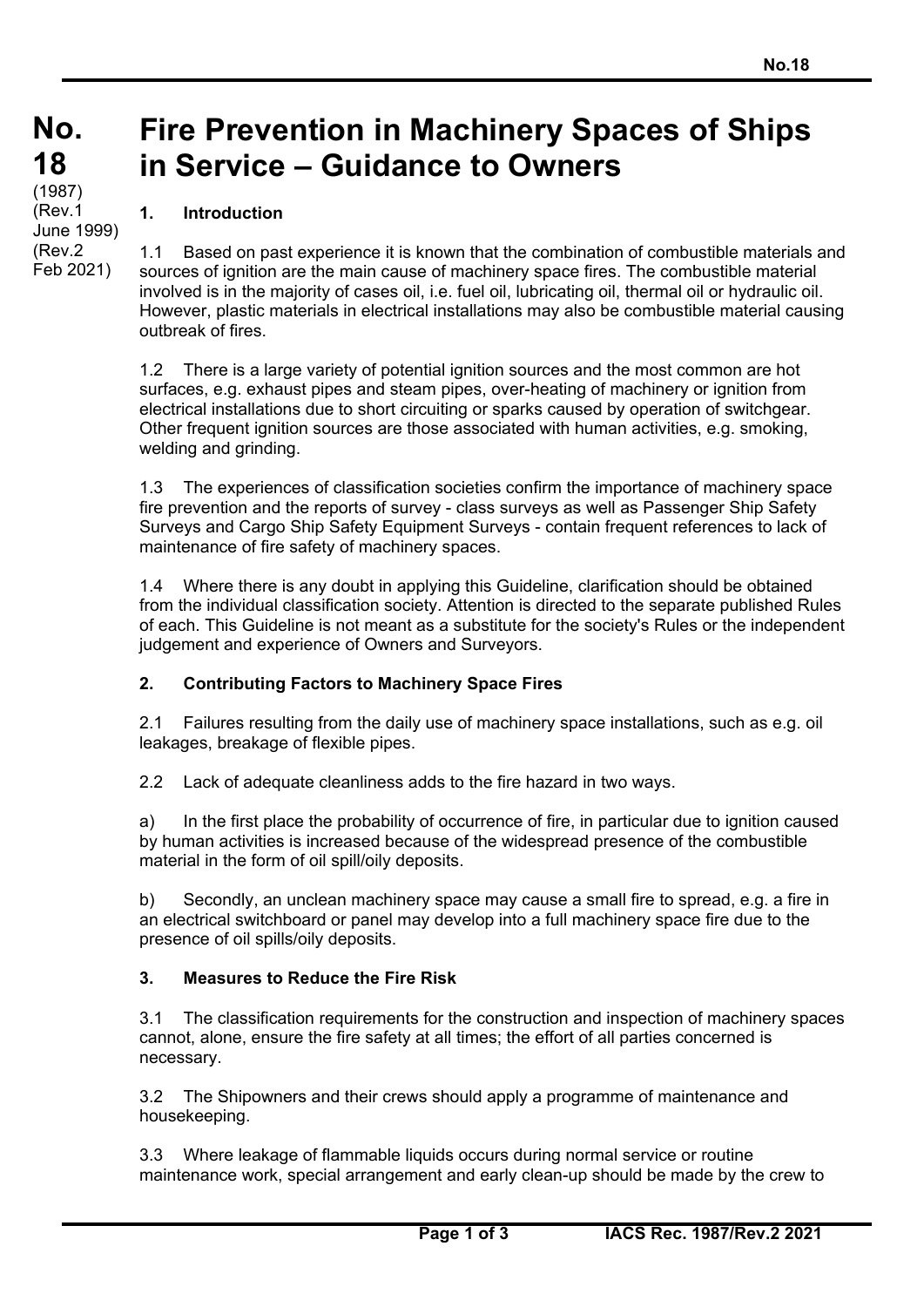prevent these fluids from reaching other parts of the machinery where danger of ignition may arise.

#### **4. What is IACS Doing?**

4.1 At the occasion of the class periodical surveys a machinery and electrical plant survey is carried out as prescribed in the Chapter I, regulations 7 and 10 of the International Convention for the Safety of Life at Sea, 1974, as amended.

4.2 The periodical surveys should mainly ensure that the standard to which the installation was originally built is maintained.

4.3 The Surveyor can only assess the actual condition of the machinery space fittings at the time of survey. In between two inspections the proper maintenance must remain the owner's responsibility.

4.4 Reference document: UR F35, Rec. No.58 and MSC.1/Circ.1321.

#### **5. Defects to Machinery Space Installations**

5.1 This part deals with various types of defects found in machinery spaces, which for the most part are caused by a lack of proper maintenance or by improper operation.

5.2 Shielding of high pressure fuel oil pipes

Typical defects found may be of the following nature:

- Partially lacking or damaged shielding.
- Loose or defective end attachments of shielding.
- Flexible pipes used for shielding fitted in such a way that contact between high pressure fuel pipe and flexible pipe causes wear damage.
- Defective drainage arrangements.

 $\overline{a}$ 

5.3 Insulation of Exhaust Pipes, Thermal Oil Pipes and Steam Pipes. Commonly found defects are:

- Partially lacking insulation, typically in way of flanges or at locations where removal of insulation is necessary for maintenance.
- Oil soaked insulation due to damage or the lack of steel sheeting.

 The standard of insulation and protection against oil penetration into the insulation is an area where the general standard has improved over the years. In earlier days it was not uncommon for flanges to be left uninsulated and that metal sheeting of the insulation was incomplete. In cases where incomplete insulation or unsheeted insulation is found in locations where oil leakages may occur, the owner and operating personnel should make improvements regardless of the original standard.